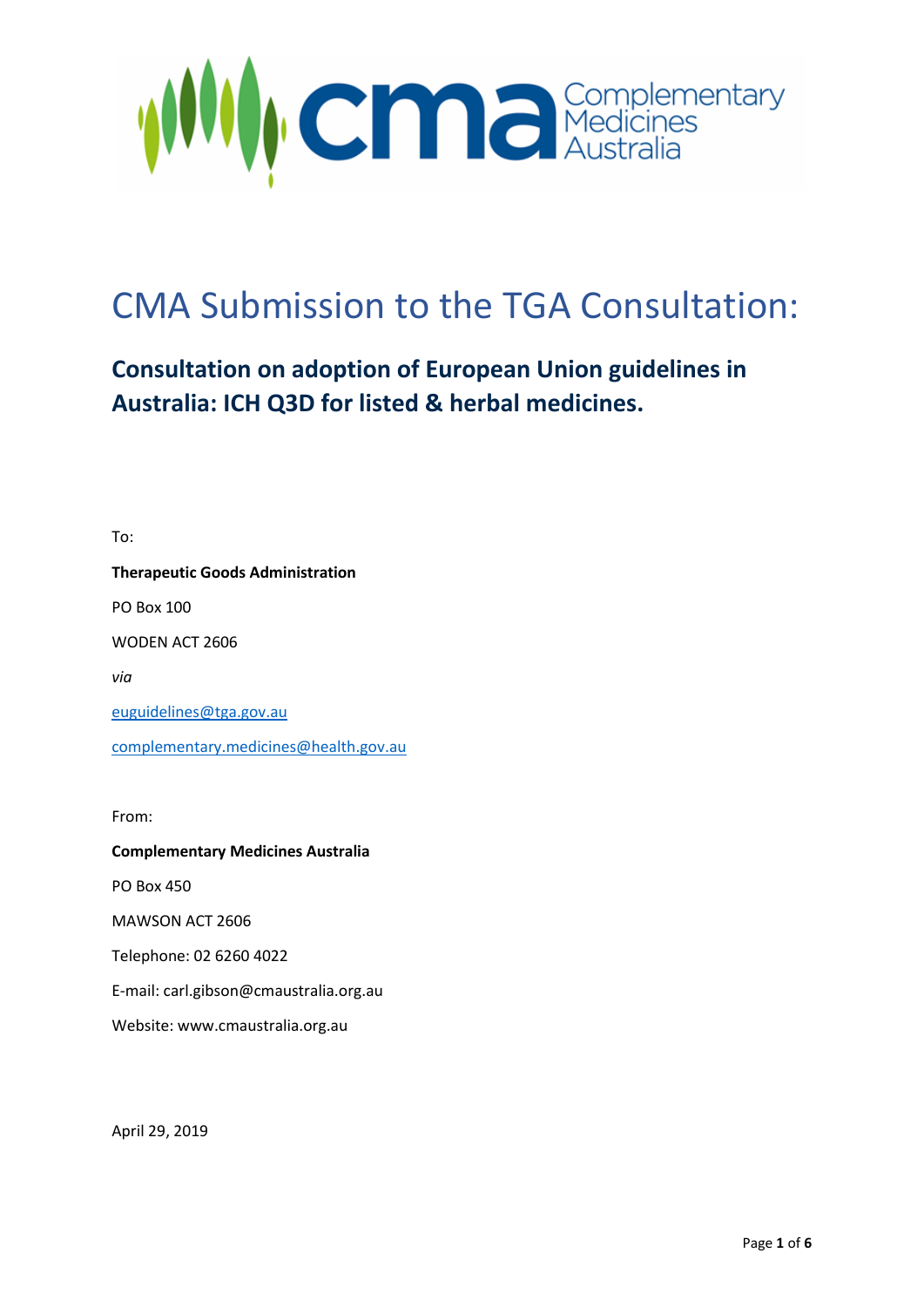

### Consultation

The TGA are seeking comment on the proposed adoption of the EU guidelines as follows:

### Quality guidelines

#### *Impurities*

[CHMP/ICH/353369/2013 \(pdf,822kb\)\\*](https://www.ema.europa.eu/en/documents/scientific-guideline/international-conference-harmonisation-technical-requirements-registration-pharmaceuticals-human-use_en-21.pdf)

**ICH Q 3 D Impurities: guideline on elemental impurities** Effective date: 25 July 2016

> **TGA Annotation:** Although the guideline states in Section 2 that it does not apply to herbal products, **in Australia the guideline has been adopted for all herbal medicines including listed medicines.**

The consultation information contained very little by way of clarification of this extremely large and potentially high impact proposal, of the rationale, or the implementation. Nor did it describe why it was being proposed for herbal products when these are not within the scope of the proposed guideline.

Further, it did not include the legal mechanism by which it is proposed that the guideline would be

adopted for listed medicines. Prior advice from the TGA is that:

"The use of European Union (EU) and ICH guidelines adopted in Australia and other Australia-specific guidelines is not mandated in the legislation in relation to listed medicines. Therefore the requirements specified in an EU guideline cannot be enforced unless failure to meet requirements in the guidelines also results in a breach of Australian Therapeutic Goods legislation."

An enquiry marked high importance was sent to the EU Guidelines Coordinator on 20 March 2019,

providing the above information and therefore seeking clarification on the legislative mechanisms

and proposed transition periods, without response.

At a separate meeting in April 2019 it was provided that the possible legal options were a condition

of listing (section 28 of the Act) or via a new legislative instrument. CMA industry representatives

provided the view that adoption of a drug guideline that specifically excludes its relevant

applicability to herbal medicines is not appropriate to apply to listed herbal medicines.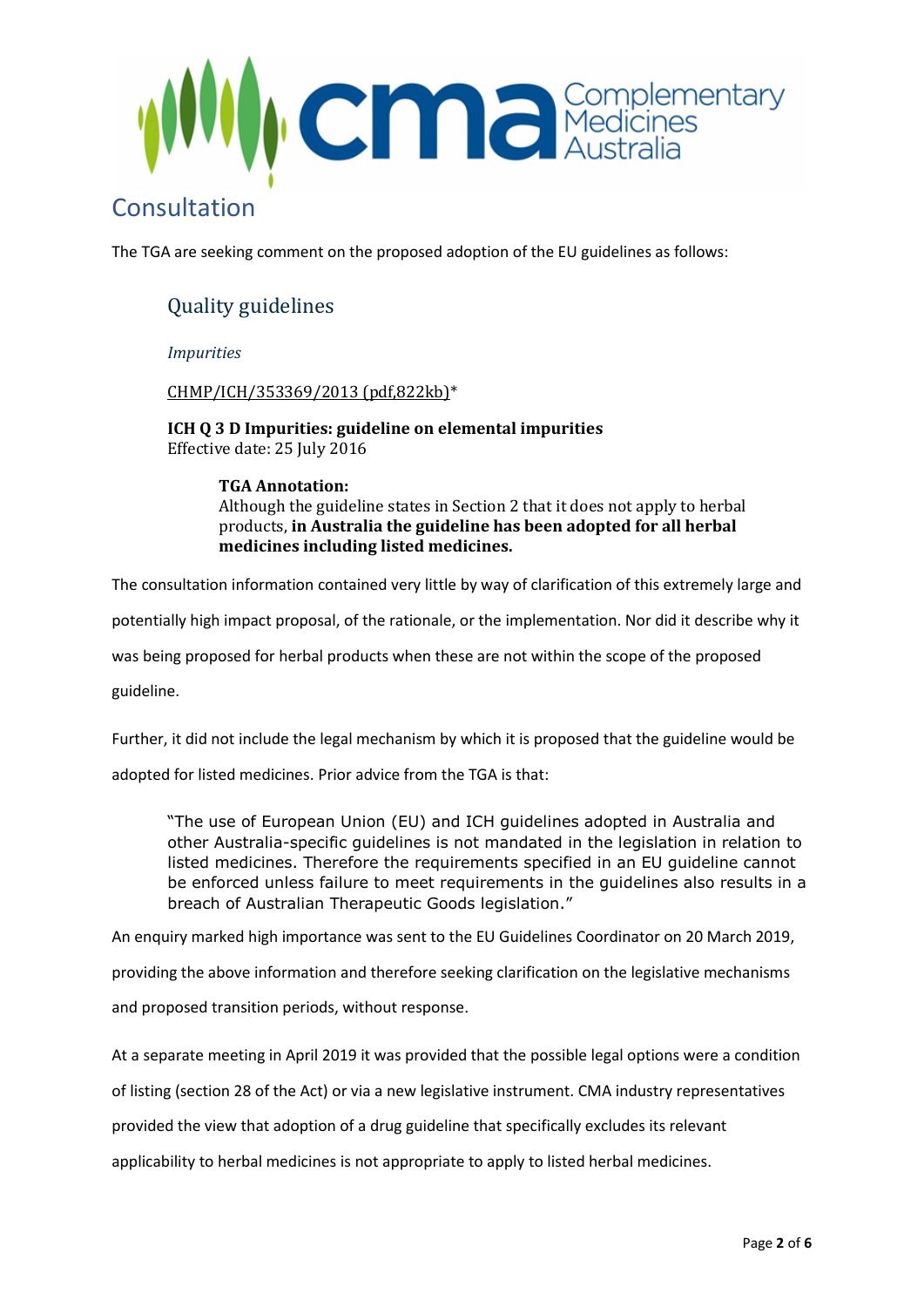

## Response to Consultation

**1. Adoption of guidelines for classes of medicines must only occur when those guidelines are designed appropriately for those classes of medicines. This guideline is not applicable to herbal products.**

The scope of the ICH Q3D is very clearly distinguished as to its inclusions and exclusion criteria. It distinguishes clearly between 'drug products' and herbal products by the definitions referred to in Q3D by cross reference to Q6A and Q6B. Herbal products are specifically excluded from the scope of the document:

'**This guideline does not apply to herbal products**, radiopharmaceuticals, vaccines, cell 41 metabolites, DNA products, allergenic extracts, cells, whole blood, cellular blood 42 components, **crude products of animal or plant origin**, [etc]'.

The complementary medicine sector is opposed to the introduction of guidelines that are not intended nor designed for that product class. There are a number of technical issues for herbal products as they relate to certain impurity types and detection methods that support that this document is not suitable for herbal medicines as referred to in our February 2019 submission regarding elemental impurities for TGO 101 [\(CMA Submission -](http://cmaustralia.org.au/resources/Documents/Consultation%20documents/CMA%20Submission%20to%20TGO%20101%20_%20Remaking%20of%20TGO%2078%20Consultation%208%20Feb%202019%20Final.pdf) Remaking TGO 78).

➢ **Consultation submission:** CMA strongly opposes the adoption of a mandatory quality requirement for herbal medicines (the ICH Q3D) that is specifically not designed for herbal medicines, as an inappropriate policy and technical approach. It is not suitable to make the Q3D, as a document not designed for herbal medicines, as a mandatory requirement for herbal medicines.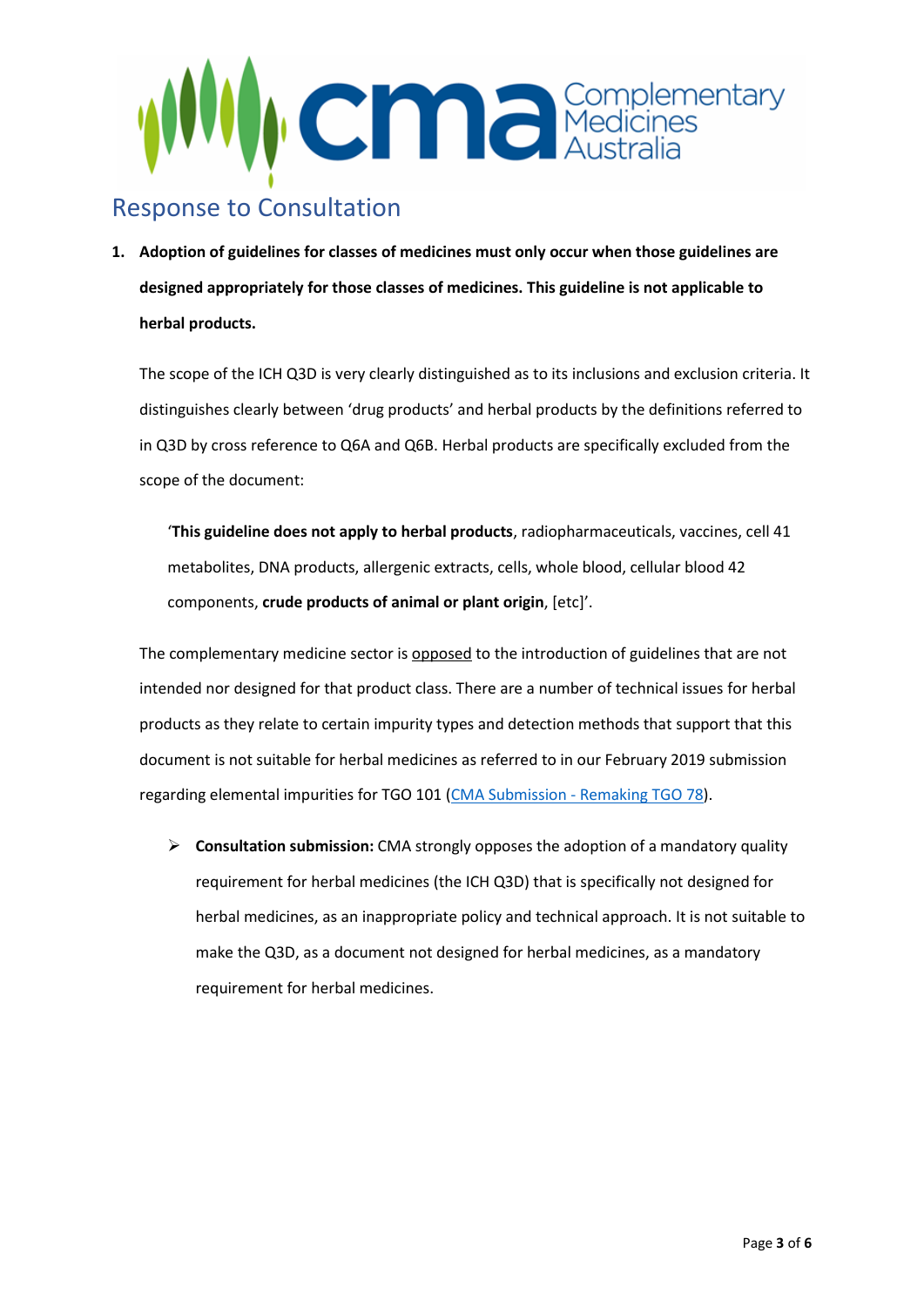

**2. The proposed adoption of ICH Q3D is a doubling of requirements for listed tablets / capsules / pills of the TGO 101 who must comply with the requirements of TGO 101 and choose to apply the requirements of USP <2232>.**

The USP <2232> and the ICH Q3D would not be applied simultaneously logically. The proposal to apply the ICH Q3D as a mandatory requirement overrides the ability of manufacturers of tablets, capsules and pills to genuinely make the choice as per TGO 101 to apply the appropriate requirements of the USP <2232>.

➢ **Consultation submission:** CMA strongly opposes the adoption of a mandatory quality requirement that, by its simultaneous application, would override the choice available within an existing standard (TGO 101) for listed tablets, capsules, and pills. It is not logical to implement an approach that is not compatible with the newly implemented TGO 101 ability to choose *either* "USP <2232> *OR* the ICH Q3D" for tablets and capsules (with the USP as the better and preferred approach in most cases for this class of medicines).

### **3. There must not be an inconsistent technical approach to elemental impurities between tablets / capsules / pills and other dosage forms.**

The industry response to TGO 101/Remaking TGO 78 for tablets, capsules and pills specifically identified the USP <2232> as the most appropriate technical document for impurities in listed medicines, particularly in relation to herbal medicines. The submission also noted that some listed medicines (particularly non-herbal products) may have a preference for the ICH Q3D depending upon the facility and the product type, however that it should only be an equal but alternative option to the primary preference of USP <2232>. This discussion was included in the February 2019 submission, the same principles apply to other dosage forms that are listed and herbal medicines.

➢ **Consultation submission:** Proposed requirements for all listed medicines must not be inconsistent between different dosage forms where there is not any regulatory rationale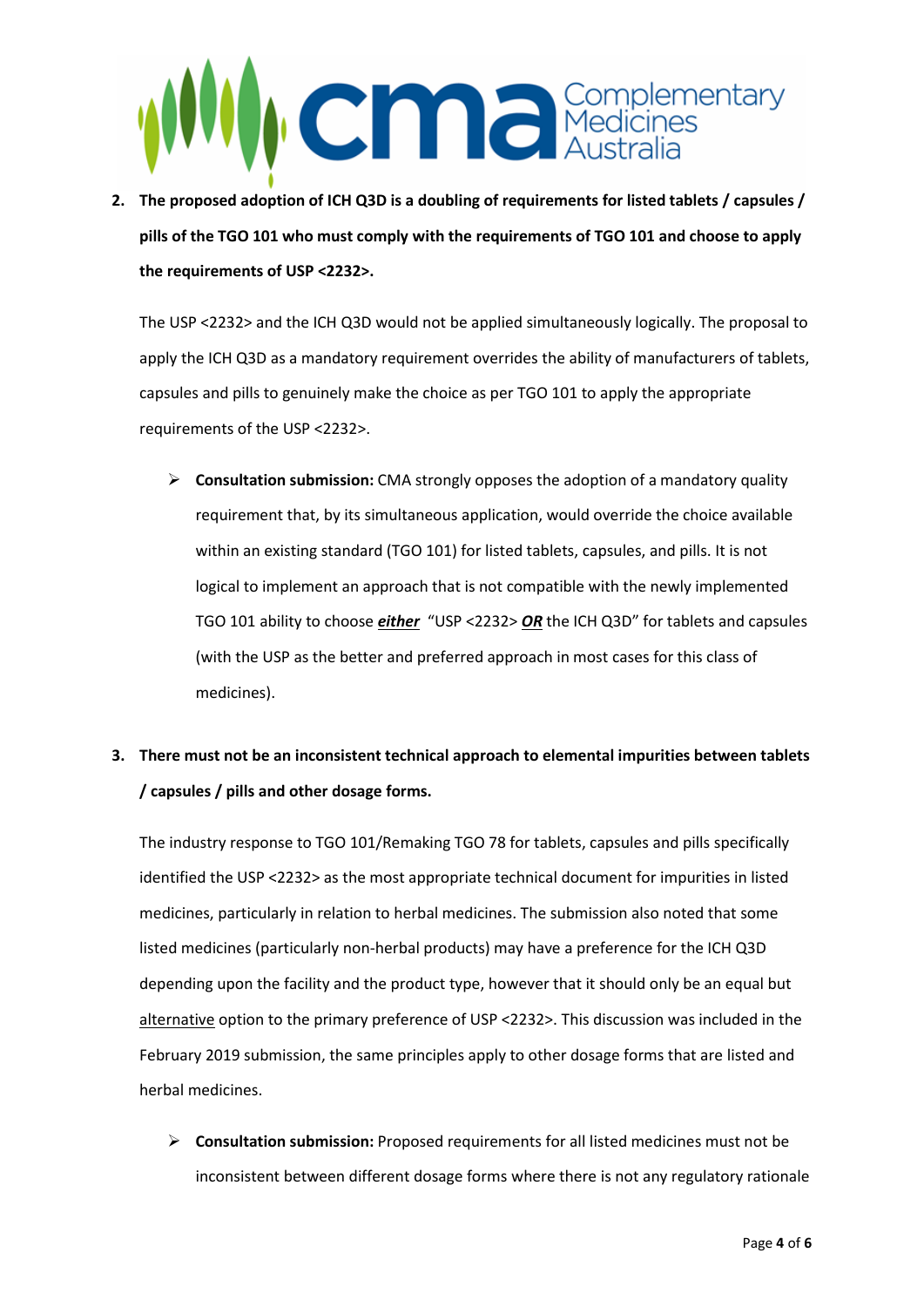

to do so. Any such proposal must, via a full and proper public consultation, be harmonised with existing standards for the same class of goods. The points in the submission in February 2019 that has already been made outlining the preferences for standards for listed medicines including herbal products continue to apply.

- **4. Routes of administration that are not oral. Full consideration has not been given to the rationale behind proposing this approach to "all" listed medicines including herbal medicines.**
	- ➢ **Consultation submission:** The consultation has not adequately considered the rationale behind applying this requirement to "all" listed medicines, including which routes of administration are relevant to the purpose of the guideline. It does not require application to many topical skin products and other routes of administration, resulting in regulatory burden and increased costs for consumers without purpose.
- **5. Transition period.** The process of adopting the USP <2232> *or* ICH Q3D for listed medicines is a vast process for the many thousands of products on the register. This is not merely a process of introducing risk assessments, which in itself is an enormous task across large contract manufacturers, the outcomes of those assessments will require new management plans and considerations put into place. Associated testing may be required, and manufacturers are continuing to determine the extent of requirements for additional laboratory space (a multi-year process), hiring of technical staff, and additional capacity at contract laboratories, with associated at 'large-scale' considerations including the ongoing availability and costeffectiveness of required testing substrate materials (high cost argon gas), etc. This is a long, multi-year process. Three years is the minimum, for both domestic and international manufacturers, particularly considering the extra time for listed medicines other than tablets, capsules, and pills may be needed following the two year implementation in the TGO 101.

For some products particularly herbal products, there will be additional supply chain considerations that go back to the source of the ingredients to the international growers and suppliers of herbal materials. Herbal materials are often a 12-36 month growth cycle and